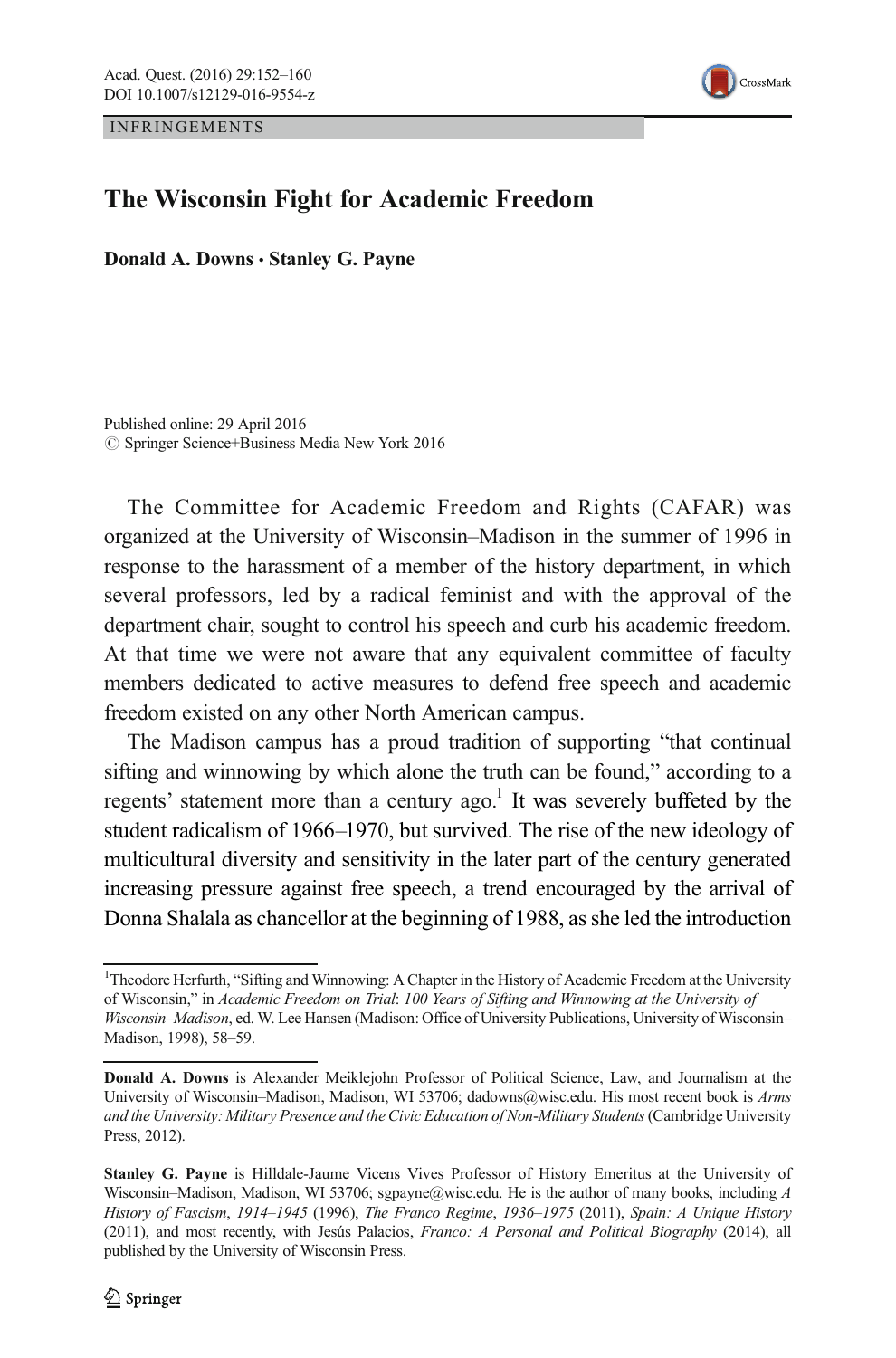of new policies approved by the faculty senate that impinged on speech and politicized administrative and other appointments.<sup>2</sup> Shalala left Madison in late 1992 to become Secretary of Health and Human Services in the new Clinton administration, but her policies and influence remained in her wake.

In the mid-1990s, several female professors in the history department dispatched a series of e-mails to the dean protesting "terrible conditions" of discrimination against women, though the number of female professors and graduate students was rising steadily. These complaints were so vague that no action was taken by the administration. In 1995 an event occurred that gave traction to such laments: a female graduate student in South Asian history filed a formal complaint against her advisor, charging him with harassment. An investigation upheld the complaint, despite the lack of any evidence other than the allegations themselves, and the new chancellor, David Ward, ratified it, denying a salary increase to the accused professor and placing a letter of reprimand in his personnel file.

The activist group of female professors in history was outraged by the weakness of this response, as they saw it, and convinced the department chair and the history faculty council (executive committee)—in an initiative also approved by Ward—to conduct a new investigation during the winter break of 1996–1996, by telephone, of the two professors who directed the graduate program in South Asian history. Its goal was to turn up evidence against the junior professor who had been targeted by the previous complaint, but, to avoid the appearance of double jeopardy, the operation was cast as a broad investigation of the entire program and thus also included investigation of the second professor, Robert Frykenberg, who had a spotless record of thirty-four years teaching and researching at the university. The initiative was not made public, but, somewhat by chance, Stanley Payne, another long-term department member, learned what was underway on January 4, 1996.

Payne had earlier advised the junior professor, who had protested his innocence, to hire legal counsel in his defense, but the latter had chosen not to do so. Payne immediately informed Frykenberg of what was afoot, and again strongly urged defense by legal counsel. Frykenberg followed this advice and hired the experienced Madison, Wisconsin, attorney Steven Underwood.

When the telephone investigation was completed, the history administration brought no further charges against the junior professor previously accused, but

<sup>&</sup>lt;sup>2</sup>For further background, see Donald A. Downs, Restoring Free Speech and Liberty on Campus (Cambridge and New York: Cambridge University Press, 2005), 190–212.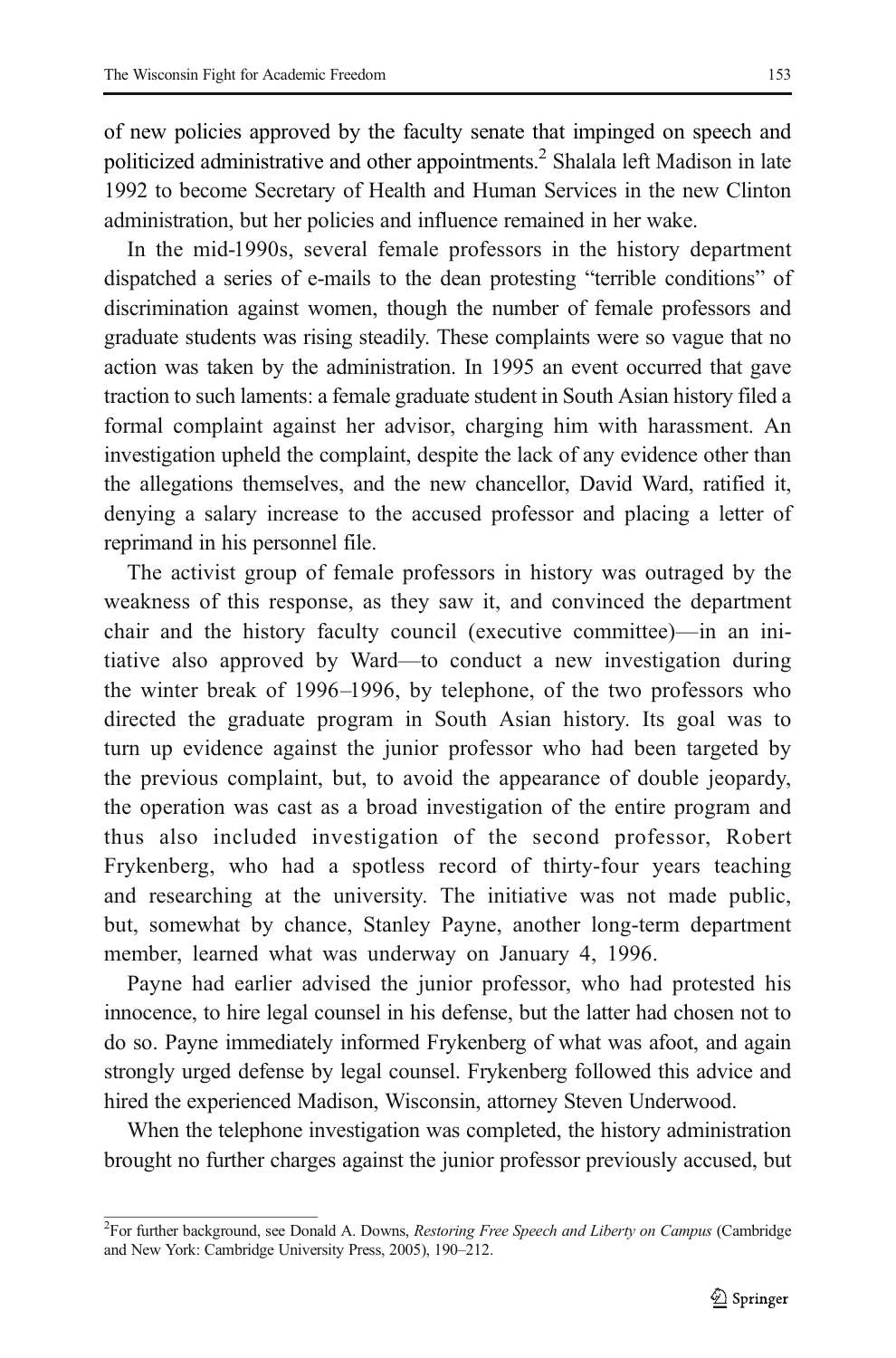sought to indict Frykenberg by declaring that some of his remarks to students about Indian history and other matters were abusive, demanding that he mend his ways, and placing him on probation—with the further requirement that he report on his progress, rather in the nature of an ostracized Communist Party member.

Frykenberg stood his ground, rejecting this effort to criminalize free speech. Through his attorney, he filed a Notice of Claim with the Wisconsin attorney general against several leading campus administrators and others involved,<sup>3</sup> bringing the action to a halt. In the meantime, John Sharpless, a member of the faculty council who had been excluded from the meeting at which the investigation was authorized, wrote a letter of protest to the department chair, demanding that the secret investigation be terminated unless its purpose was announced to the department. He stood up for Frykenberg's rights throughout the affair.

Though the history department chair at first insisted that "Frykenberg is completely isolated," this was never true and the department became badly divided. Approximately a third of its members directly supported the administration's action, another third vehemently opposed it, and the remaining third sought to avoid involvement but went along with the administration. During the following months the resolute stand by one professor evolved into the initiative of an organized group. Frykenberg's friend James Billington, the Librarian of Congress, dispatched a letter to Chancellor Ward, urging him to withdraw the accusations. Billington also wrote to Michael Joyce, president of the Bradley Foundation in Milwaukee, which supported a Center for Individual Rights, urging financial support for the costs of litigation. Joyce informed Frykenberg that while the foundation could not make a grant to an individual in such a case, it was willing to support an organized agency engaged in defending academic freedom and free speech.

Frykenberg, who had also turned for assistance to the Wisconsin Association of Scholars (WAS), came to the conclusion that an entirely new campus organization was needed to resist the harassment of faculty in the future. In June 1996, he and Payne met with a group of like-minded faculty at the Madison campus—many of whom were not WAS members—and decided to form a faculty committee for academic freedom and rights, apparently the first such organization formed on a North American campus. The sense of alienation from the university at this meeting of more than twenty individuals was palpable.

<sup>&</sup>lt;sup>3</sup>Robert E. Frykenberg, Notice of Claim, Pursuant to Sec. 893.82, Wis. Stats., filed against several individuals at University of Wisconsin, Madison, Madison, WI, April 23, 1996.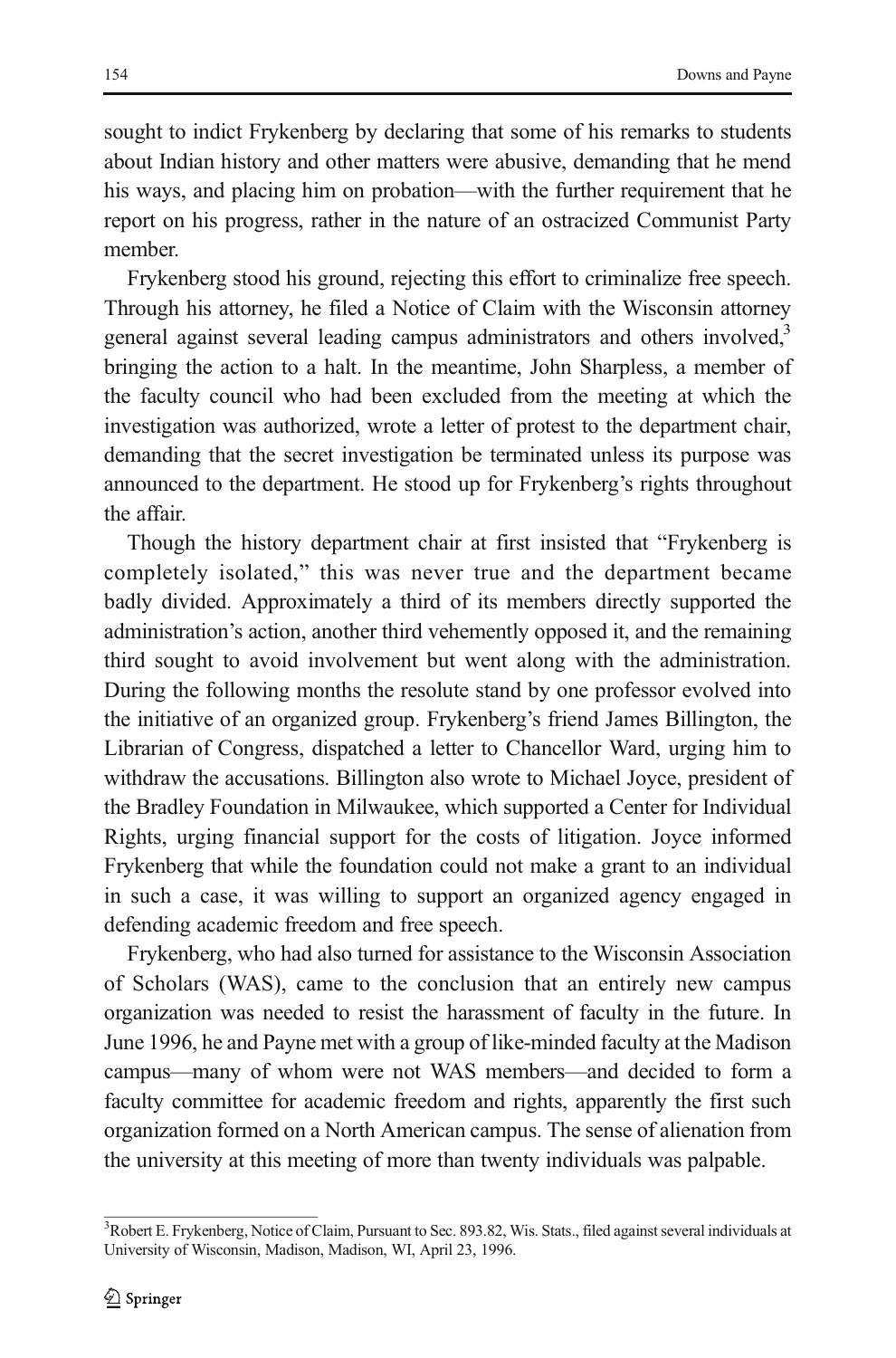## The Early Years

Payne served as committee chairman for the next four years. Jane Hutchison, a professor of art history and former president of the Wisconsin chapter of the AAUP, was treasurer. Political scientist Donald Downs, among other things a First Amendment and constitutional scholar already known on campus (along with Lester Hunt of philosophy) for his freedom of speech stances, was named secretary. Downs interpreted the office in a manner more consistent with the mission of a secretary of defense than with any stenographic duties. (In 2000, Downs assumed leadership of CAFAR from Payne.) Gordon Baldwin, a distinguished professor of constitutional law, served as legal advisor, while Underwood was retained as formal counsel. Initial financial resources were provided by a grant from the Bradley Foundation that was funneled through the National Association of Scholars.

Meanwhile, Madison's administration found itself unable to substantiate its charges against Frykenberg. At the beginning of September the dean of the College of Letters and Science invited Frykenberg and Payne to meet with him. A formal settlement put a very favorable end to the case for Frykenberg on September 12, 1996, while at almost the same time, CAFAR held its first open meeting to answer questions and recruit new faculty for its cause.

CAFAR facilitated recruitment by word of mouth and by advertisement in the campus and local press announcing its formation. The advertisement included a "Statement of Purpose" Downs crafted with editorial input from the original core members:

We hereby announce the formation of a new faculty group called the Faculty Committee for Academic Freedom and Rights. In recent years, faculty members at the University of Wisconsin have been subjected to sometimes alarming threats to their academic freedom and their constitutional rights. These threats, which continue, have come from a variety of sources at departmental, administrative, and campus-wide levels. Such infringements too often wrongfully harm the reputations, rights, and professional goals of individuals, and they do equal damage to the intellectual community as a whole. Strong institutional protection of such rights as freedom of speech and inquiry, due process, and equal protection of the law is essential to fostering the principles and goals of a community of scholars.

The advertisement and statement created a sensation on campus, leading to a sympathetic front-page story about CAFAR and the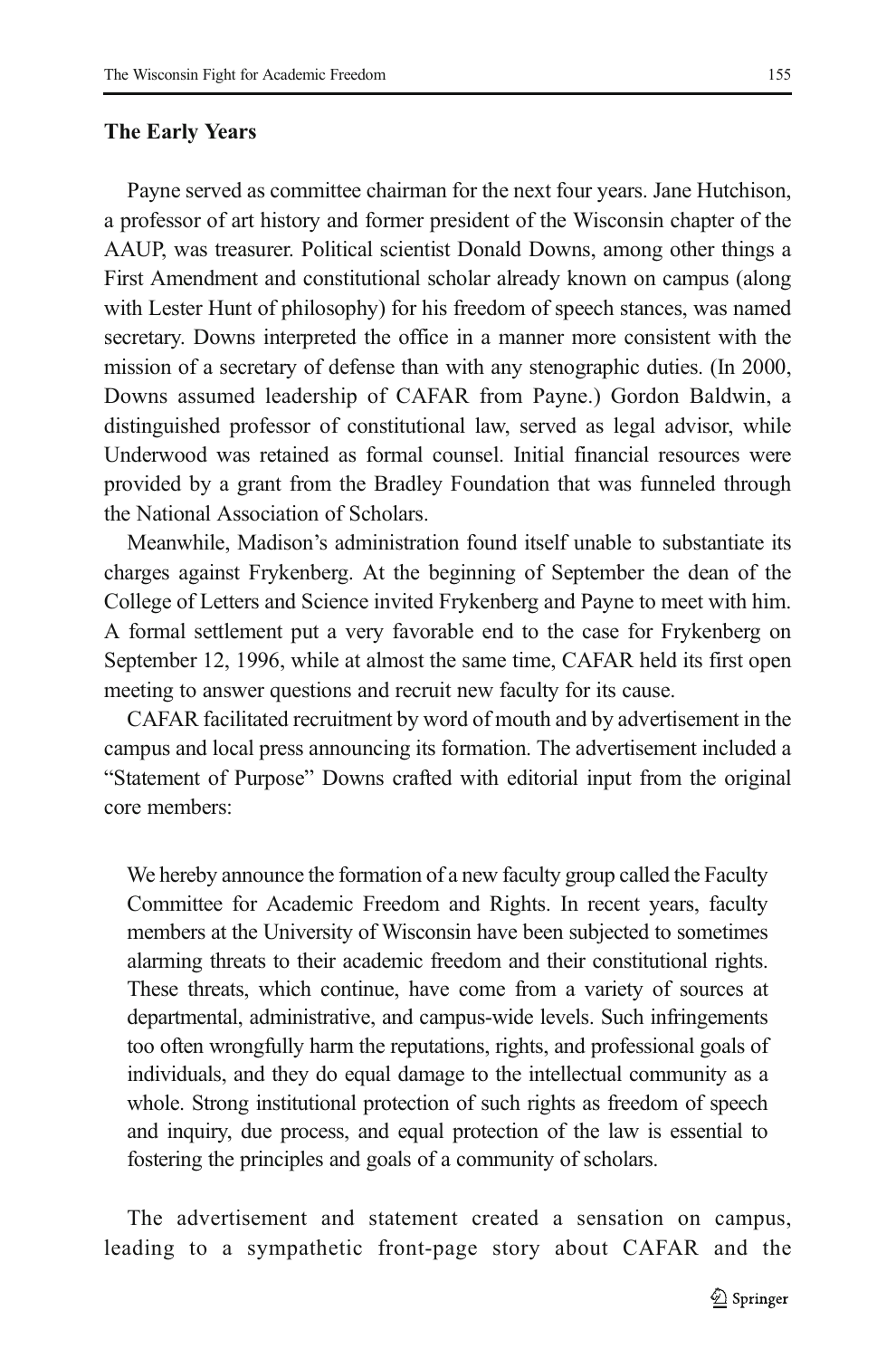Frykenberg case in the local paper of record, the Wisconsin State Journal, in which Downs, Hutchison, and Payne were interviewed. When reporter Jennifer Galloway asked why the committee was set up to be independent from the university, Hutchison replied, "We decided not to involve ourselves with the university because the university is part of the problem."<sup>4</sup> The chancellor immediately asked for a lunch with Payne, and several faculty members joined the fledgling group. Before long, CAFAR consisted of a core of about twenty faculty members from across the campus and the political spectrum. Over the years, the core number oscillated between twelve and twenty, but the group also enjoyed many allies and sympathizers on campus.

## Strategic Vision

From its inception, CAFAR represented the coming together of something sorely needed and rare in higher education today: the intellectual and moral commitment of an independent (non-administration) group to free inquiry and academic freedom conjoined with strategic acumen, will, and fearlessness. The group was also careful to be politically and ideologically neutral. Even the appearance of partisanship would have thwarted any hope of influencing the campus mind, and would have been wrong per se. CAFAR also benefited from the fact that its members were successful teachers and researchers, most enjoying national, even international reputations. People had to take the committee seriously.

CAFAR quickly forged a three-prong strategic vision. The first goal was to use every opportunity to fill the public space with discourse supporting academic freedom and free speech. As Allan Bloom wrote in The Closing of the American Mind, "The most successful tyranny is not the one that uses force to assure uniformity but the one that removes the awareness of other possibilities."<sup>5</sup> CAFAR achieved this goal by several methods, including building lasting alliances with the student press (the Badger Herald and the Daily Cardinal) and many other media organizations, which almost always supported free speech positions; forging bridges with student and faculty allies; bringing in speakers to address the problem of intellectual freedom on campus; and agreeing to participate in numerous campus panels and interviews. Downs also began teaching a large lecture course on the First Amendment, which

<sup>&</sup>lt;sup>4</sup>Jennifer Galloway, "UW Faculty Defend Free Expression," Wisconsin State Journal, November 16, 1996.

<sup>&</sup>lt;sup>5</sup>Allan Bloom, The Closing of the American Mind: How Higher Education Has Failed Democracy and Impoverished the Souls of Today's Students (New York: Simon & Schuster, 1987), 249.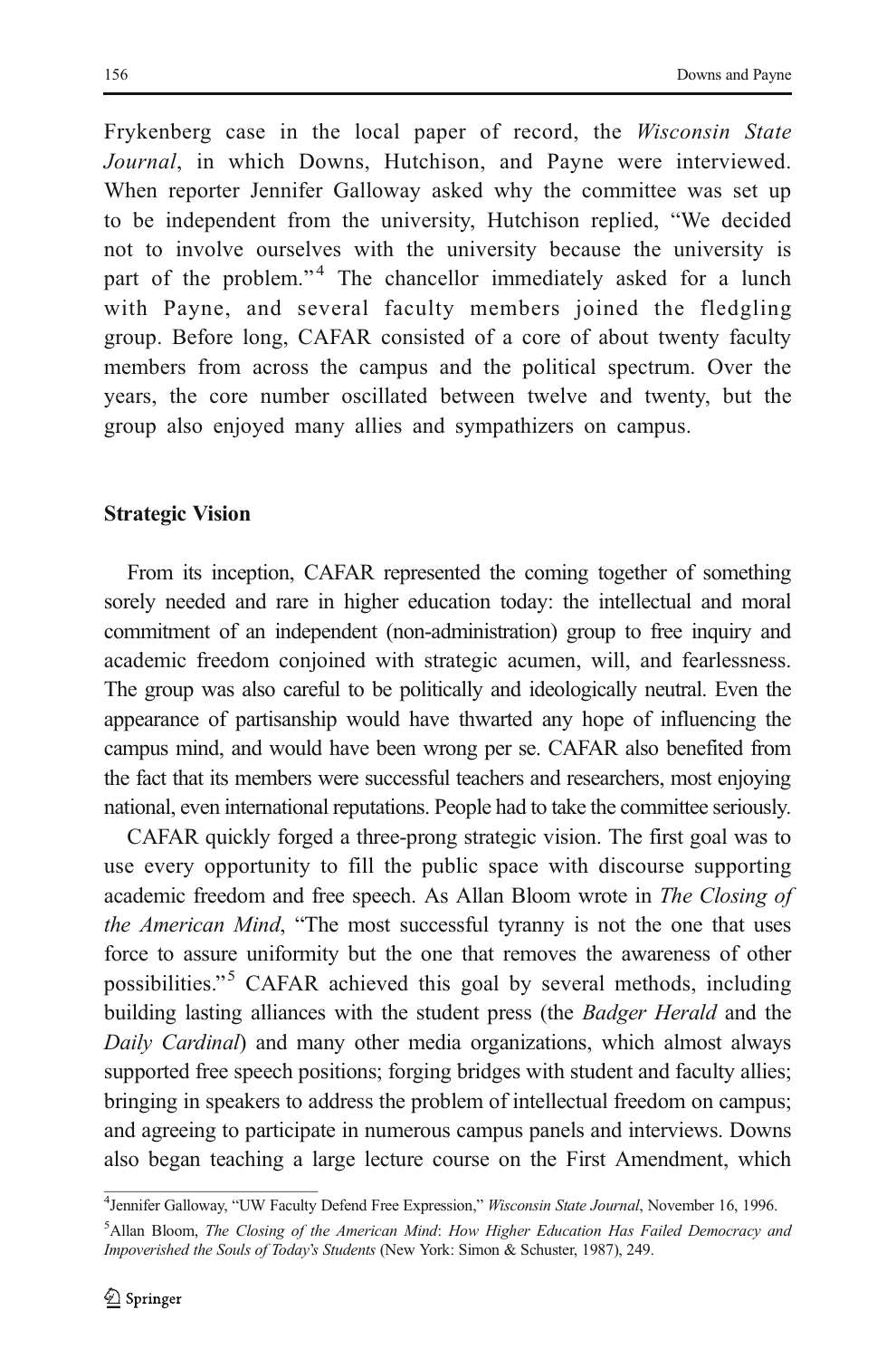generated buzz on campus over the ensuing twenty years. Before long, the intellectual freedom position was widely known and acknowledged on campus, despite counterviews and counter-policies.

The second objective was to provide legal support for individuals who approached CAFAR with plausible claims that their academic freedom, free speech, due process rights, and/or equal protection had been violated. The first case emerged in early 1997. These individual defense efforts drew financial support from a \$100,000 Bradley Foundation grant and the legal services of Underwood, who often worked closely with other members of the committee. Over the years, CAFAR took on more than twenty individual cases, and for the majority managed to prevail or to achieve an acceptable settlement. Most involved Madison, but some also involved other campuses in Wisconsin. In general, these cases involved threats to free speech and due process. Clients typically responded to CAFAR's support with gratitude that they no longer "felt alone" and that the committee helped "save their careers."

The third objective was explicitly political: to engage in political action on campus and elsewhere to promote academic freedom, free speech, due process, and equal protection and policy outcomes conducive to these principles. Soon after its inception, CAFAR focused on the policy that had wreaked such harm in the Frykenberg and other notorious cases: the faculty speech code the senate had passed in the late 1980s.<sup>6</sup> Drawing on the notice and credibility obtained in the wake of the Frykenberg case and other efforts, CAFAR leaders convinced the University Committee—a six-member faculty group that controls the agenda of the faculty senate and is the main interface between the faculty, the senate, and the administration—to hold a hearing to address revising the code. WAS also brought renowned defense and civil liberty attorney Alan Dershowitz to campus to speak about free speech. In a rousing and widely publicized speech, Dershowitz castigated the code as the "worst speech code in the country." The Badger Herald headline the next day read: "Dershowitz: Abolish Speech Codes."<sup>7</sup>

On March 1, 1999, after two years of intense and widespread internal and external debate, the University of Wisconsin–Madison faculty senate voted 71 to 62 to abolish the faculty speech code in the classroom. This was apparently the first time an American campus had rescinded a speech code without being ordered to do so by a court. That it took place at Madison was both gratifying and ironic, given that institution's pivotal role in pioneering speech codes a

<sup>&</sup>lt;sup>6</sup>Downs discusses these and related cases in chaps. 6 and 7 of Restoring Free Speech.

<sup>&</sup>lt;sup>7</sup>Craig Laird, "Dershowitz: Abolish Speech Codes," Badger Herald, November 22, 1996.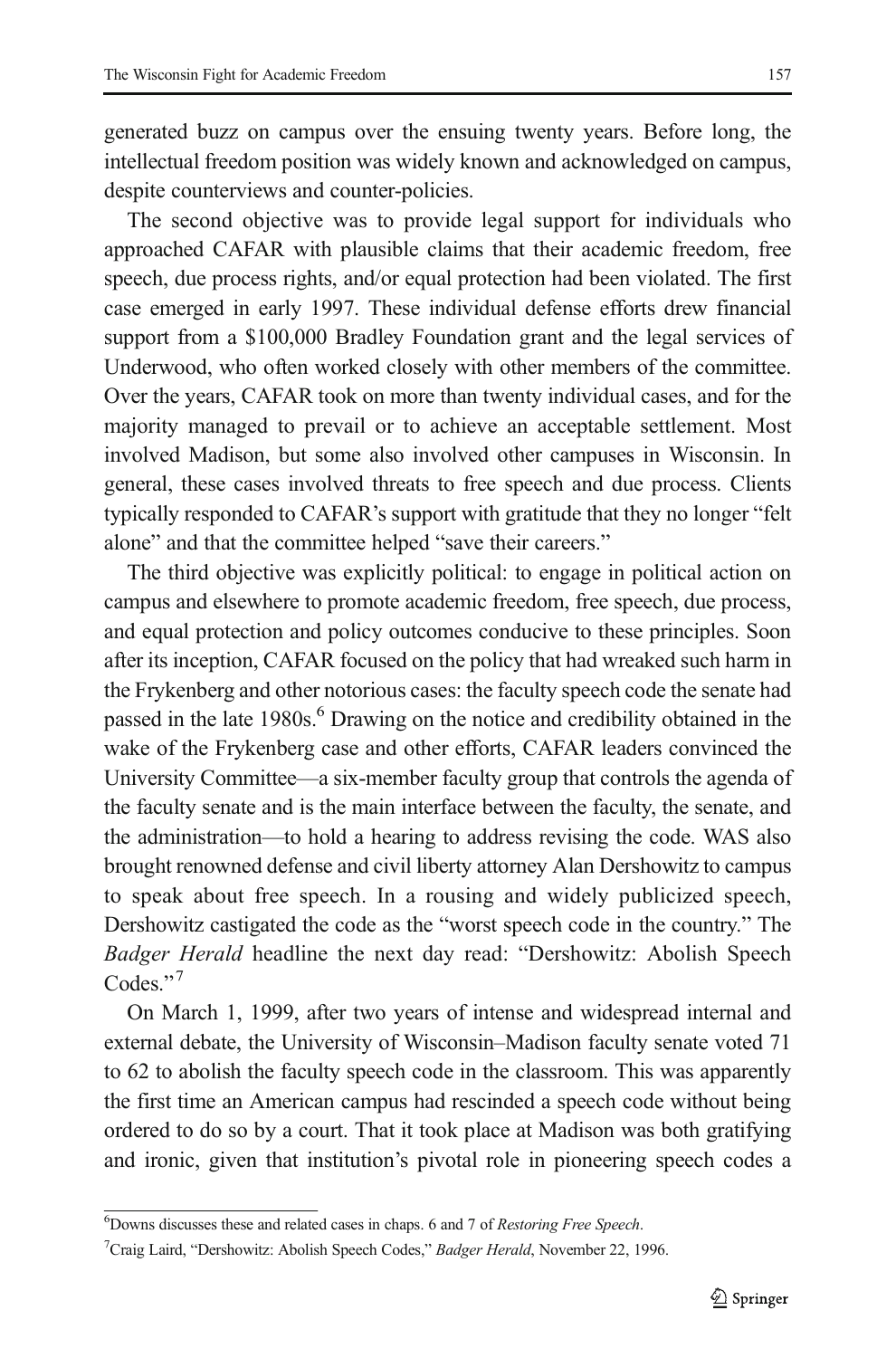decade before. The vote also grabbed national attention after CAFAR leaders informed the press of the debate on campus, garnering coverage by the Chronicle of Higher Education (a cover story), the New York Times, the Wall Street Journal (an editorial salute), the Boston Herald, the Village Voice, Reason, the National Journal, Liberty, and National Public Radio, among others.

## The Power of Persuasion

That this victory for free speech on campus was achieved in the faculty senate and not in a court is significant. By relying on a vote rather than a legal decision, CAFAR and its allies were compelled to engage in persuasion. Mobilization and persuasion had two lasting effects. First, it meant that a majority of the senate and many other campus citizens had actually changed their minds about speech codes due to the efforts of CAFAR and its growing list of allies. This situation augured well for the future. Second, achieving this victory necessarily entailed the formation of an infrastructure of activists centered on CAFAR that now had presence on campus.

A year after winning the speech code battle, the committee took on another crisis that had the potential to undermine what had just been achieved. During the summer of 2000 the Madison administration, pressured by student activists distraught by the speech code's abolition, authorized the institution of thirty-five "Anonymous Complaint Boxes" at key locations on campus. The program, entitled "Make a Respectful Campus" (MARC), encouraged anyone to place anonymous complaints in a box against anyone they wished to accuse of a variety of sins, including committing a crime, racial or sexual harassment, or simply saying something considered offensive or politically incorrect. The Orwellian aspect of the program—especially the speech aspect—was readily apparent, especially after CAFAR received information about the types of complaints the program was generating. CAFAR swiftly mobilized a media and campus campaign against the program, and within a month the new chancellor—John Wiley, who had not supported the program when it was instituted just before he began his chancellorship—ordered the program physically and officially dismantled. This was a signal success for CAFAR and its allies.

Over the years, the committee's achievements relied on the efforts of many of its members in addition to those already mentioned above: Mary Anderson (hydrogeology), James Baughman (journalism), Anatole Beck (mathematics),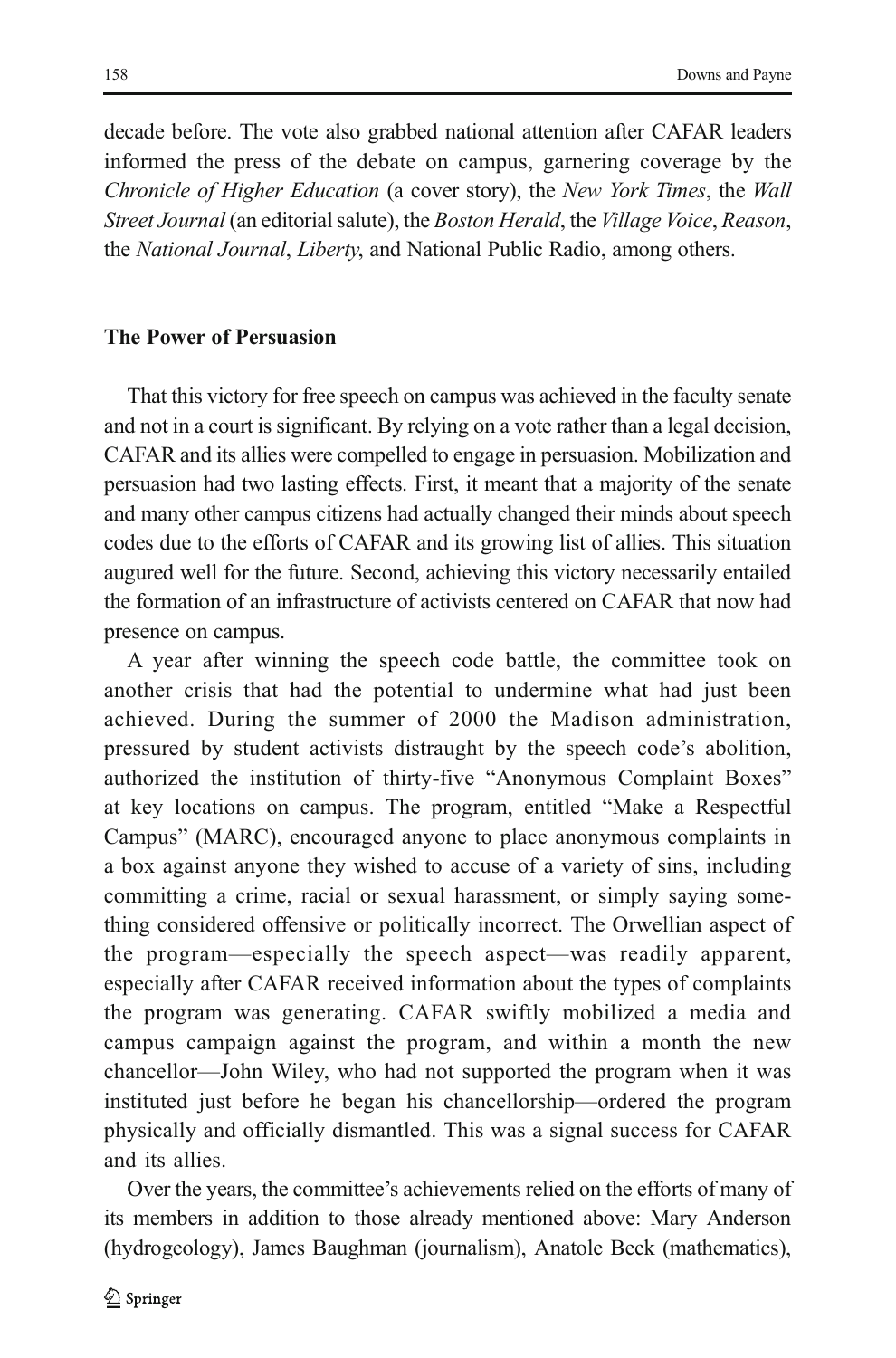Michael Fox (Hebrew studies), Lee Hansen (economics), Lester Hunt (philosophy), Lawrence Kahan (biomolecular chemistry), Anatoly Khazanov (anthropology), Kenneth Mayer (political science), Marshall Osborn (mathematics), Howard Schweber (political science), and John Witte (political science).

As new issues arose after 2000, CAFAR leaders sometimes found themselves working with the faculty senate to support faculty rights and tenure against outside influences, including the board of regents. In certain cases, the committee became partially "institutionalized." CAFAR leaders were selected to serve on important university committees, including the University Committee and the official Committee for Faculty Rights and Responsibilities; CAFAR leaders interacted with the University Committee and other administration offices—behind and before the scenes—in many other policy matters.

In 2010, a drive initiated by CAFAR stalwarts Downs, Hansen, Underwood, and Ryan Hebel, a Daily Cardinal writer who studied with Downs, led to a unanimous senate vote in favor of extending broad free speech rights to faculty in all contexts, including the right

to speak or write—as a private citizen or within the context of one's activities as an employee of the university—without institutional discipline or restraint on matters of public concern as well as on matters related to professional duties, the functioning of the university, and university positions and policies.<sup>8</sup>

This is one of the most protective standards regarding faculty speech rights in the country.

Despite its quasi-institutionalization, CAFAR remained adversarial when necessary, and it continued to support individuals in cases against their departments and other administrative units. For example, it provided legal support involving due process concerns in the area of sexual misconduct adjudication, a domain in which institutions across the country are being improperly pressured by the U.S. Department of Education. CAFAR also participated in campaigns on the national level, often in alliance with the Foundation for Individual Rights in Education (FIRE). It worked with FIRE in convincing the regents of the University of Wisconsin System to review a regent policy that encouraged the legal restriction of speech deemed offensive to protected groups, and Downs signed onto FIRE's national campaign

<sup>&</sup>lt;sup>8</sup>University of Wisconsin-Madison, Faculty Policies and Procedures, chap. 8, "Faculty Rights and Responsibilities," Section 8.01, "Faculty Rights."